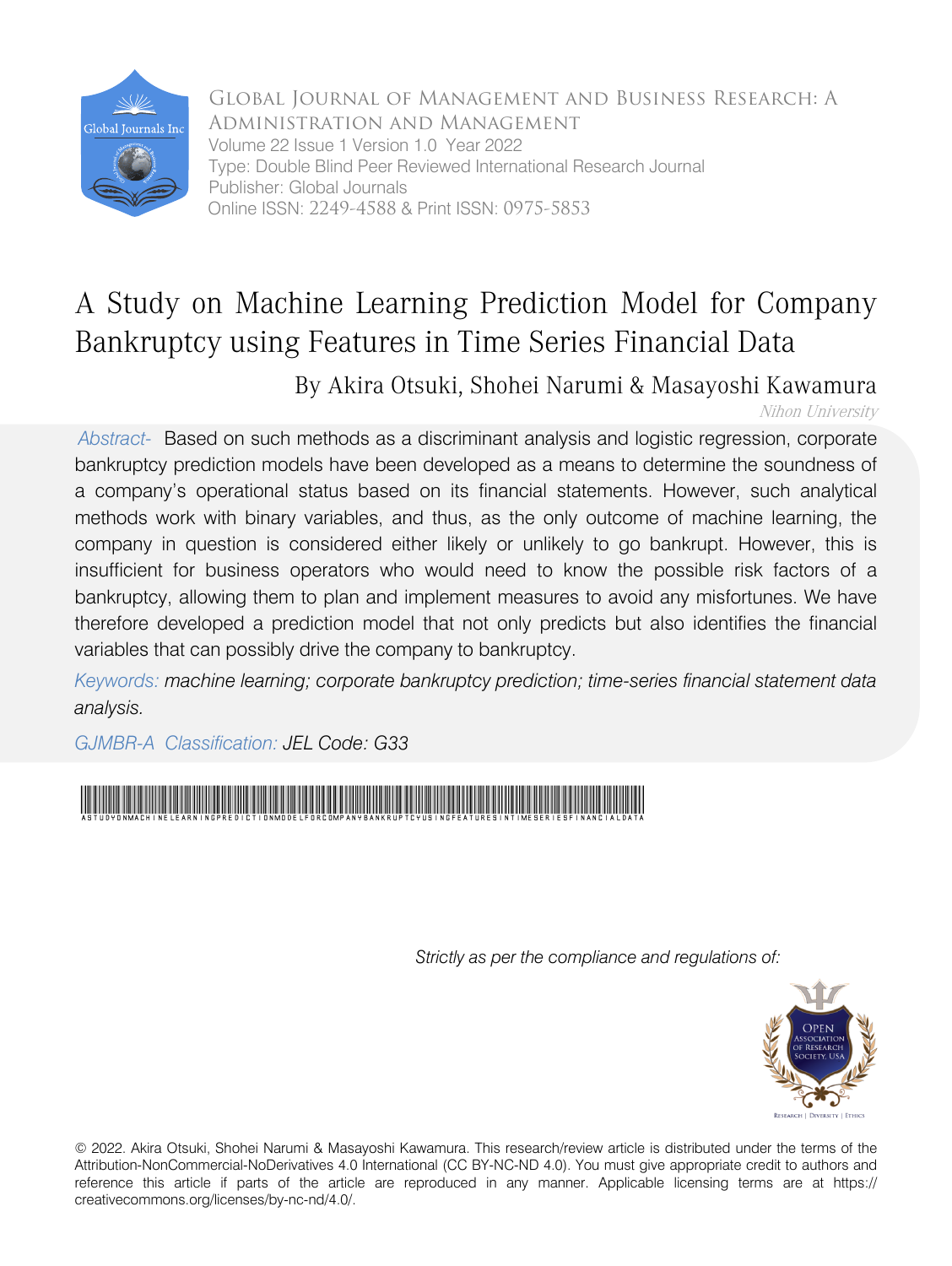# A Study on Machine Learning Prediction Model for Company Bankruptcy using Features in Time Series Financial Data

Akira Otsuki<sup>α</sup>, Shohei Narumi<sup>σ</sup> & Masayoshi Kawamura<sup>ρ</sup>

Abstract- Based on such methods as a discriminant analysis and logistic regression, corporate bankruptcy prediction models have been developed as a means to determine the soundness of a company's operational status based on its financial statements. However, such analytical methods work with binary variables, and thus, as the only outcome of machine learning, the company in question is considered either likely or unlikely to go bankrupt. However, this is insufficient for business operators who would need to know the possible risk factors of a bankruptcy, allowing them to plan and implement measures to avoid any misfortunes. We have therefore developed a prediction model that not only predicts but also identifies the financial variables that can possibly drive the company to bankruptcy.

*Keywords: machine learning; corporate bankruptcy prediction; time-series financial statement data analysis.*

#### I. Introduction

It is extremely important for a company and its stakeholders to have a clear understanding of the It is extremely important for a company and its<br>stakeholders to have a clear understanding of the<br>operational standing of the company. According to<br>Tasaka [1] to identify corporate credibility based on an Tasaka [1], to identify corporate credibility based on an analysis of financial statements, studies on "credit analysis" began in the second half of the 19th century, and the Great Depression in the 1930s prompted indepth research into the prediction of bankruptcies in the United States. As stated in Section 2, many bankruptcy prediction models have been proposed in recent years using methods such as a discriminant analysis and logistic regression. However, these analytical methods only return binary outcomes; in most cases, they run machine learning on financial data and predict whether the company in question will or will not go bankrupt. A few existing studies have discussed factors that explain the possible causes of bankruptcy in the given cases. Nevertheless, they either carried out the explanatory consideration manually or employed a different method for the explanatory analysis, falling short of developing a comprehensive (automated) process model. However, from the viewpoint of business operators, knowing those factors that may lead to a bankruptcy is crucial for the

*Author σ: NTT Data System Technologies.*

*Author ρ: MK Future Software.*

preparation of countermeasures. Given this background, we developed a model that facilitates not only a prediction but also the identification of financial variables that may drive the company to bankruptcy.

To evaluate the model, from databases such as kabupro.jp (an online database on listed businesses in Japan), we obtained financial data on financially sound companies and those that went bankrupt. For the operating companies, we referred to the business classification table issued by the Japan Exchange Group, and for each of the 10 primary business categories listed, 10 business entities were randomly selected as the samples. As a result, we verified that the model succeeds in organizing bankrupt companies based on their bankruptcy factors. Furthermore, the model demonstrated its ability to cluster a mixture of sound and bankrupt companies based on their financial patterns, and based on the analyses of financial variables in these clusters, predict specific financial variables that may be exacerbated and lead to bankruptcy.

## II. Existing and Relevant Studies

Considering Japanese companies, this study deals with a bankruptcy prediction model, and this section presents an overview of existing studies on prediction models targeting businesses within the Japanese context. The new aspect introduced in this study will be described with reference to such studies.

Table 2 lists some of the previous Japanese studies on corporate bankruptcy prediction models. Konoet al. [2] plotted the mean values of their data organized by fiscal year and compared their sample data (of bankrupt companies) with the mean values taken from five listed companies to propose a bankruptcy prediction model.

Okubo [3] proposed a model that evaluates the business management status based on eight patterns of combinations of positive (+) and negative (−) values for the chosen variables, as shown in Table 1; for example, if the operating cash flow yields a positive value and the investing and financing cash flows yield a negative value, the company in question is in a sound state of business management and will unlikely to go into bankruptcy.

*Author α: Nihon University, College of Economics, Japan. e-mail: otsuki.akira@nihon-u.ac.jp*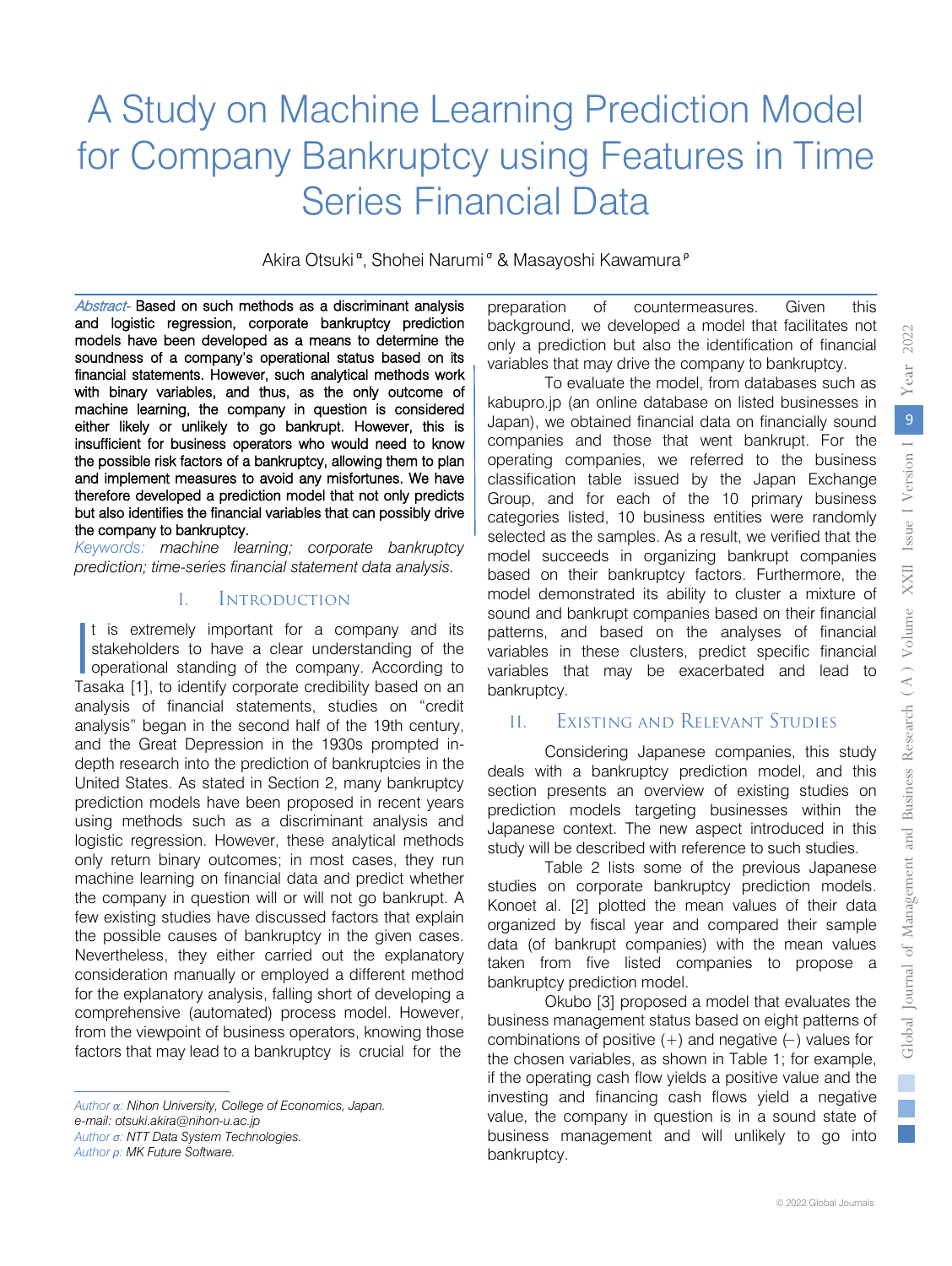| Table 1: Company performance assessment criteria (source: [3]) |  |  |  |
|----------------------------------------------------------------|--|--|--|
|----------------------------------------------------------------|--|--|--|

|              |  | Ð |  |  |  |
|--------------|--|---|--|--|--|
| Operating CF |  |   |  |  |  |
| Investing CF |  |   |  |  |  |
| Financing CF |  |   |  |  |  |

Ishikawa et al. [4], Mizoguchi et al. [5], and Jiang [6] employed a discriminant analysis and proposed predictive models for binary bankruptcy/nonbankruptcy outcomes based on machine learning using their respective datasets described in the "Data used" column of Table 2.

In addition, Jidaisho et al. [7] used logistic regression to analyze their data, also shown in Table 2, for machine learning and proposed a prediction model for a binary bankruptcy/non-bankruptcy assessment.

Masuyama[8] also analyzed the financial statements of bankrupt companies by chronologically organizing their data, as described in Table 2. They also drew on surveys administered by the Small Business Institute Japan and management improvement plans of individual companies to compare the actions taken to avoid bankruptcy, based on which they attempted to conduct a bankruptcy prediction.

Finally, Saigo et al. [9] developed a model to evaluate companies by applying the discounted cash flow (DCF) formula to the free cash flow. DCF is a valuation method used to estimate the corporate value at certain discount rates based on the future cash flow expected from a business. Saigo et al. specifically

addressed SMEs and micro-businesses and discussed measures to improve their corporate value based on the DCF. For example, they described "cutting unnecessary investments" and "optimizing the equity structure" as financial optimization measures to attain the lowest discount rate, which is one of the components of DCF, and "enhancing the business efficiency" and "investing in profitable businesses (business portfolio optimization)" to maximize the corporate value.

Most of the studies above applied machine learning to their respective financial data and attempted to attain binary outcomes between bankruptcy and nonbankruptcy prediction results. Whereas Masuyama and Jiang both went further and considered those factors responsible for bankruptcy, Masuyama only discussed the factors drawing on some case studies, and the latter employed another method to analyze the detrimental factors after using the discriminant analysis for the binary prediction. They fall short of integrating a series of analyses into a single automated process. Therefore, we developed a model that facilitates not only the prediction but also the identification of financial variables that may contribute to the bankruptcy of a company.

*Table 2:* Examples of existing studies on bankruptcy prediction models concerning Japanese companies

|                                                                                                                                        | Prediction model                                                                                                                                                                         |                                                                                                                                                                                                                                                                                                 |  |  |
|----------------------------------------------------------------------------------------------------------------------------------------|------------------------------------------------------------------------------------------------------------------------------------------------------------------------------------------|-------------------------------------------------------------------------------------------------------------------------------------------------------------------------------------------------------------------------------------------------------------------------------------------------|--|--|
| Study title                                                                                                                            | Analytical method                                                                                                                                                                        | Data used                                                                                                                                                                                                                                                                                       |  |  |
| Yosuke Kono et al.:<br>Discussion on the Possibility<br>of Predicting Corporate<br>Bankruptcy [2]                                      | Plotted the mean values of the<br>data organized by fiscal years and<br>compared between the sample<br>data (of bankrupt companies) and<br>the data taken from five listed<br>companies  | Current ratio<br>1.<br>2.<br>Equity ratio<br>3.<br>Quick ratio<br>Monthly sales to current capital ratio<br>4.<br>Fixed assets to fixed liability ratio<br>5.<br>Fixed ratio<br>6.<br>Interest bearing debt to monthly sales<br>7.<br>ratio<br>Return on assets<br>8.<br>9.<br>Equity ratio     |  |  |
| Ayaka Okubo: Study on<br><b>Black-in Bankruptcy</b><br>Mechanism through Financial<br>Statements Focused on Cash<br>Flow Statement [3] | Developed 8 patterns of corporate<br>financial states according to the<br>combinations of positive and<br>negative values each for<br>operating, investing, and financing<br>cash flows. | Operating cash flow<br>1.<br>Investing cash flow<br>2.<br>3.<br>Financing cash flow                                                                                                                                                                                                             |  |  |
| Masaru Ishikawa & Ngai<br>Chung Sze: A Study of<br>Corporate Bankruptcies<br>Based on the Cash Flow<br>Information [4]                 | Discriminant analysis                                                                                                                                                                    | Operating cash flow<br>1.<br>Investing cash flow<br>2.<br>Financing cash flow<br>3.<br>Operating cash flow margin: Operating<br>4.<br>CF/Sales revenue<br>Corporate CF to sales ratio: (Operating<br>5.<br>$CF +$ Investing $CF)/Sales$ revenue<br>Total assets to operating CF<br>6.<br>ratio: |  |  |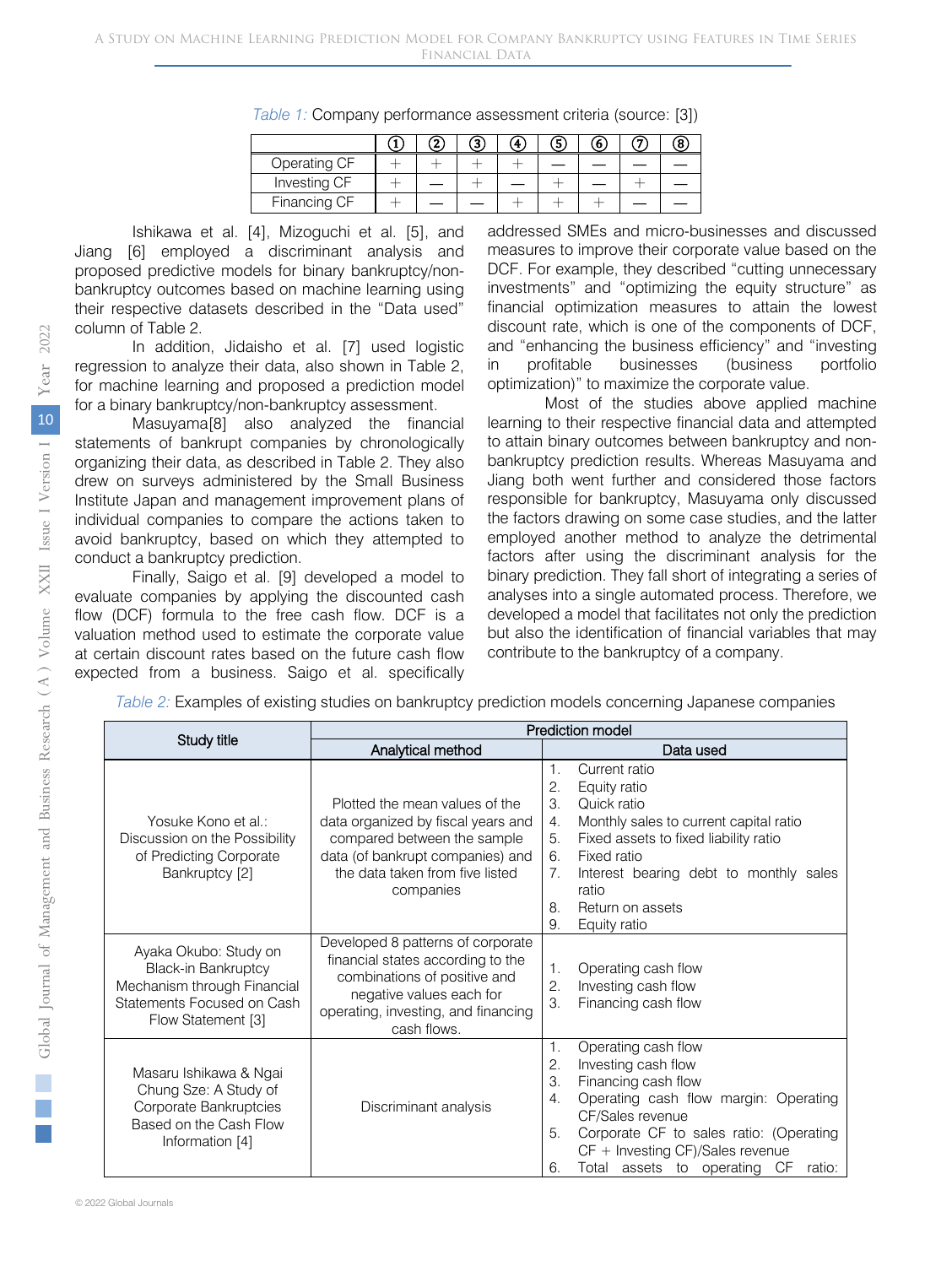|                                                                                                                                                                                       |                                                                                                                                                                                                                                                                               | Operating CF/Total assets<br>Operating CF to current liability ratio:<br>7.<br>Operating CF/Current liabilities<br>Operating CF to long-term debt ratio:<br>8.<br>Operating CF/Long-term debts<br>Interest-bearing debt to operating CF<br>9.<br>ratio: Operating CF/Interest-bearing debts<br>10. Free cash flow ratio: FCF/Operating CF<br>11. Profit ratio: Net profit/(Net profit +<br>Depreciation)<br>12. Capital<br>investment<br>ratio:<br>Capital<br>investments/Operating CF<br>13. Operating CF to investing CF ratio:<br>Investing CF/Operating CF<br>14. Cash conversion ratio: Operating CF/Net<br>profit<br>15. Interest coverage ratio: (Operating CF +<br>interest expense amortized $+$ tax)/Interest<br>expense amortized<br>16. Free cash flow (FCF): Operating CF + |
|---------------------------------------------------------------------------------------------------------------------------------------------------------------------------------------|-------------------------------------------------------------------------------------------------------------------------------------------------------------------------------------------------------------------------------------------------------------------------------|------------------------------------------------------------------------------------------------------------------------------------------------------------------------------------------------------------------------------------------------------------------------------------------------------------------------------------------------------------------------------------------------------------------------------------------------------------------------------------------------------------------------------------------------------------------------------------------------------------------------------------------------------------------------------------------------------------------------------------------------------------------------------------------|
|                                                                                                                                                                                       |                                                                                                                                                                                                                                                                               | Investing CF<br>17. Total assets to FCF ratio: FCF/Total<br>assets<br>18. Total liability to financing CF ratio:<br>Financing CF/Total liabilities<br>19. Balance on total liabilities: Balance/Total<br>liabilities                                                                                                                                                                                                                                                                                                                                                                                                                                                                                                                                                                     |
| Ryuji Mizoguchi & Shunsuke<br>Nakajima: Discriminant<br>Analysis of Companies and<br><b>Bankruptcy Probability</b><br>Estimation [5]                                                  | Discriminant analysis                                                                                                                                                                                                                                                         | (Current assets - Current liabilities)/Total<br>1.<br>assets<br>2.<br>(Net profit - Dividend - Compensation of<br>board members)/Total assets<br>Income before tax/Total assets<br>З.<br>Equity/Total liabilities<br>4.<br>5.<br>Sales revenue/Total assets                                                                                                                                                                                                                                                                                                                                                                                                                                                                                                                              |
| Jiang Feihong: Financial<br>Forecast and Cash Flow<br>Information [6]                                                                                                                 | Discriminant analysis                                                                                                                                                                                                                                                         | 1.<br>Operating CF/Sales revenue<br>2.<br>Operating CF/Total liabilities<br>З.<br>Operating CF/Net profit<br>Operating CF/Issued shares<br>4.<br>Operating CF/Investing CF<br>5.<br>6.<br>Operating CF/Financing CF                                                                                                                                                                                                                                                                                                                                                                                                                                                                                                                                                                      |
| Koji Jidaisho, Hamido Fujita,<br>Masaki Kurematsu& Jun<br>Hakura: Experiment of Risk<br>Prediction on Japanese<br>Companies Using a<br><b>Bankruptcy Risk Prediction</b><br>Model [7] | Logistic regression                                                                                                                                                                                                                                                           | Current ratio<br>1.<br>2.<br>Quick ratio<br>З.<br>Equity ratio, etc.                                                                                                                                                                                                                                                                                                                                                                                                                                                                                                                                                                                                                                                                                                                     |
| Yuichi Masuyama: The<br><b>Conditions for Corporate</b><br>Growth in the Context of<br>Corporate Bankruptcy<br>Analysis [8]                                                           | Compared the risk management<br>actions between companies that<br>went bankrupt and those that<br>avoided bankruptcy, based on the<br>analysis of the financial<br>statements of bankrupt<br>companies and a survey<br>administered by the Small<br>Business Institute Japan. | Total assets turnover (Sales revenue/Total<br>1.<br>assets)<br>2.<br>Inventory<br>(Sales<br>turnover<br>revenue/Inventory)                                                                                                                                                                                                                                                                                                                                                                                                                                                                                                                                                                                                                                                               |
| Yasuhiro Saigo&Kazutoyo<br>Nakano: A Basic Study on the<br>Cash Flow Accounting<br>Information and Valuation [9]                                                                      | Corporate valuation analysis<br>model, shown on the right                                                                                                                                                                                                                     | $(CF1/1+r) + (F2/(1+r)2) + (CF3/(1+r)3) + $<br>$\sum_{t=1}^{\infty} \frac{CF_t}{(1+r)_t}$<br>r: discount rate<br>CFt: cash flow generated in the year t                                                                                                                                                                                                                                                                                                                                                                                                                                                                                                                                                                                                                                  |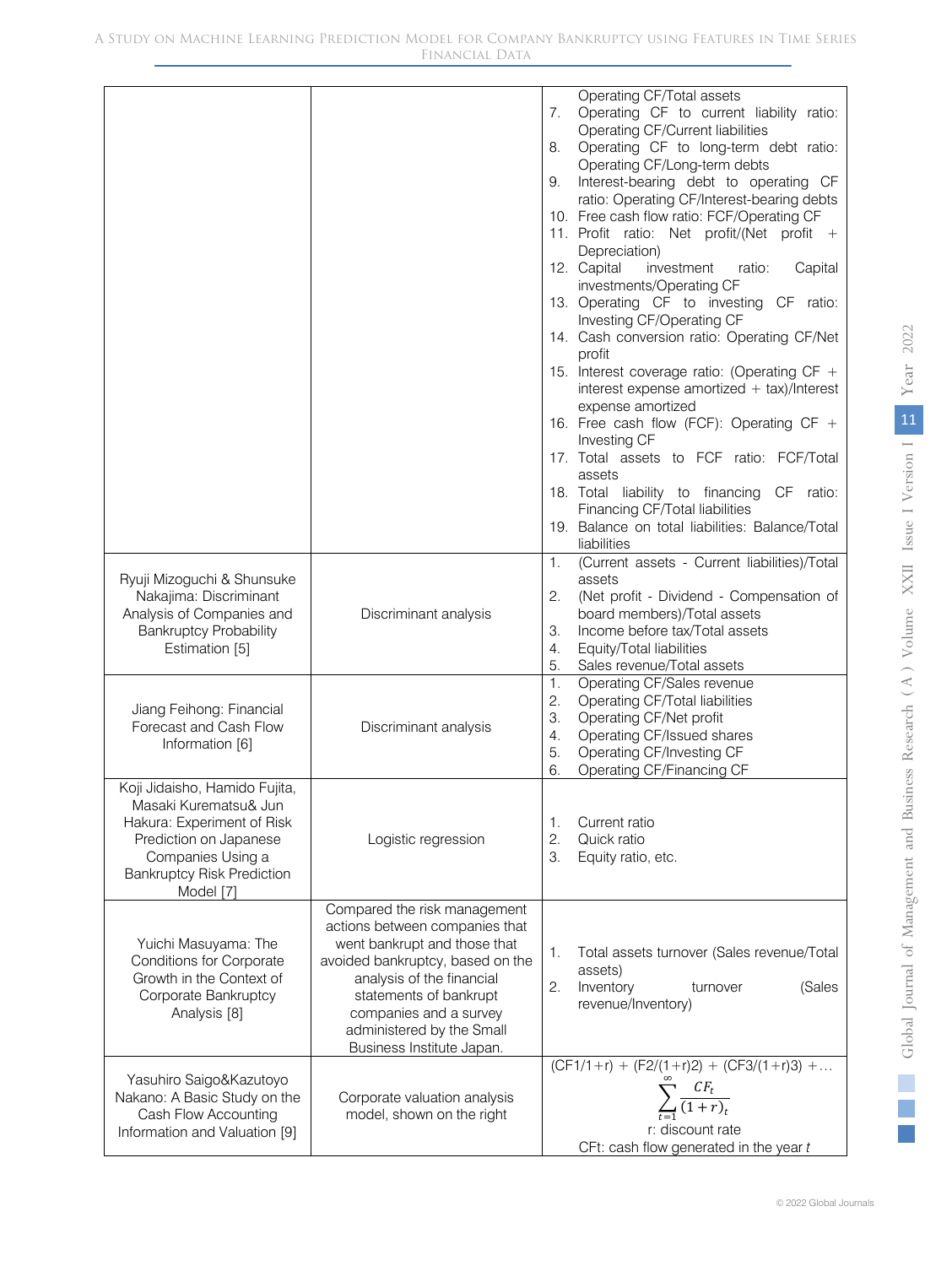## III. Proposed Concept

#### *a) Definition of bankrupt company and analyzed data*

This study uses the definition of a bankrupt company provided by the Teikoku Databank [10]. We researched bankrupt companies on the Delisting website [11] and obtained the financial statement data of these companies from either kabupro.jp [12] or COSMOS1 [13] (a corporate financial database administered by Teikoku Databank). Regarding the financial statement data of non-bankrupt companies, we referred to the business classification table issued by the Japan Exchange Group and randomly selected 10 companies for each of the 10 primary business categories defined therein. A total of 84 FS data of bankrupt company datasets and 100 FS data of nonbankrupt company datasets were obtained.

Each dataset consists of financial statements of the previous 5 consecutive years, counting from the year of bankruptcy for the 84 bankrupt companies, and from fiscal 2020 for the 100 non-bankrupt companies. Note that, whereas the bankrupt companies were selected to ensure that their corporate sizes and types of trade were unbiased, the same could not be ascertained for nonbankrupt companies because they were randomly selected according to the primary business categories; thus, bias control will be recommended for future evaluative experiments with additional datasets.

#### *b) Indexes for bankruptcy prediction*

We drew on the data used in the existing studies shown in Table 2, that is, the data in the "Data used" column, based upon which we identified bankruptcy prediction indexes (explanatory variables) for employment in our proposed model. Table 3 lists these indexes, together with the rationale for the choice.

| Table 3: List of bankruptcy prediction indexes (explanatory variables) for the prediction model used in this study and |                     |  |  |
|------------------------------------------------------------------------------------------------------------------------|---------------------|--|--|
|                                                                                                                        | selection rationale |  |  |

| Explanatory variable                               | Selection rationale                                                                                                                                                                                                                                                                                                            |
|----------------------------------------------------|--------------------------------------------------------------------------------------------------------------------------------------------------------------------------------------------------------------------------------------------------------------------------------------------------------------------------------|
| Current ratio                                      | This expresses a company's liquid assets against its liabilities due within the current year-<br>period, and was chosen because the ratio is considered to decrease as the company<br>nears its bankruptcy. It may be noted that a quick ratio was not selected because the<br>scope of current assets was too narrow.         |
| Operating cash flow                                | This was chosen because it is considered that, in the case of bankruptcy owing to a poor<br>operational performance, the operating cash flow from the main business diminishes.                                                                                                                                                |
| Investing cash flow                                | This was chosen because the investing cash flow is likely to increase when a company<br>struggles to settle its liabilities, which is attributed to sales of assets such as facilities and<br>company vehicles.                                                                                                                |
| Operating cash<br>flow/current liabilities         | This indicates a company's ability to settle the liabilities due within the current year from<br>the cash derived from its business activities. This is chosen because the ratio is<br>considered to decrease when the company's performance declines.                                                                         |
| Inventory turnover<br>(sales<br>revenue/inventory) | A poor performance will lead to a decline in sales revenue, resulting in an increase in<br>inventory (in this case, dead inventory), hence the choice.                                                                                                                                                                         |
| Operating cash<br>flow/sales revenue               | This was chosen because it is possible that bankruptcy may result from a company<br>being excessively short of cash to fulfill its obligations owing to too many illiquid assets<br>such as collectibles despite realizing a large sales revenue.                                                                              |
| Return on equity<br>(net profit/equity)            | Did a bankrupt company practice efficient business management? Was its operating<br>efficiency decreasing over the years prior to the bankruptcy? Knowing the answers to<br>these questions is considered important in formulating preventive measures.                                                                        |
| Equity/total liabilities                           | A company likely to go bankrupt undoubtedly has its equity minimized (and in some<br>cases, its liabilities increased), resulting in a decrease in this ratio, and hence the<br>bankruptcy decision. As another reason, it indicates the company's reserve of capital<br>without obligations after offsetting the liabilities. |

*c) Extraction of features from time-series financial data* We will now describe the model used for

extracting the features of each of the aforementioned explanatory variables, observed during a 5-year period. Dealing with time-series data, it is common practice to use the logarithm rate of change (logarithmic return) [14, 15]. However, this cannot be obtained if a negative value is involved when obtaining a natural logarithm. For this reason, we decided to calculate, instead of the logarithm, the rate of change of the financial indexes over a 5-year period, as shown below: In Formula 1,  $(Y_t)$ expresses the change rate between the fiscal year t and the preceding year-t1, and *X* is each of the eight variable specified as evaluation indexes in the previous section.

$$
Y_t = \frac{(X_t - X_{t-1})}{X_{t-1}}
$$
\n(1)

r.  $\mathbb{R}^n$ 

2022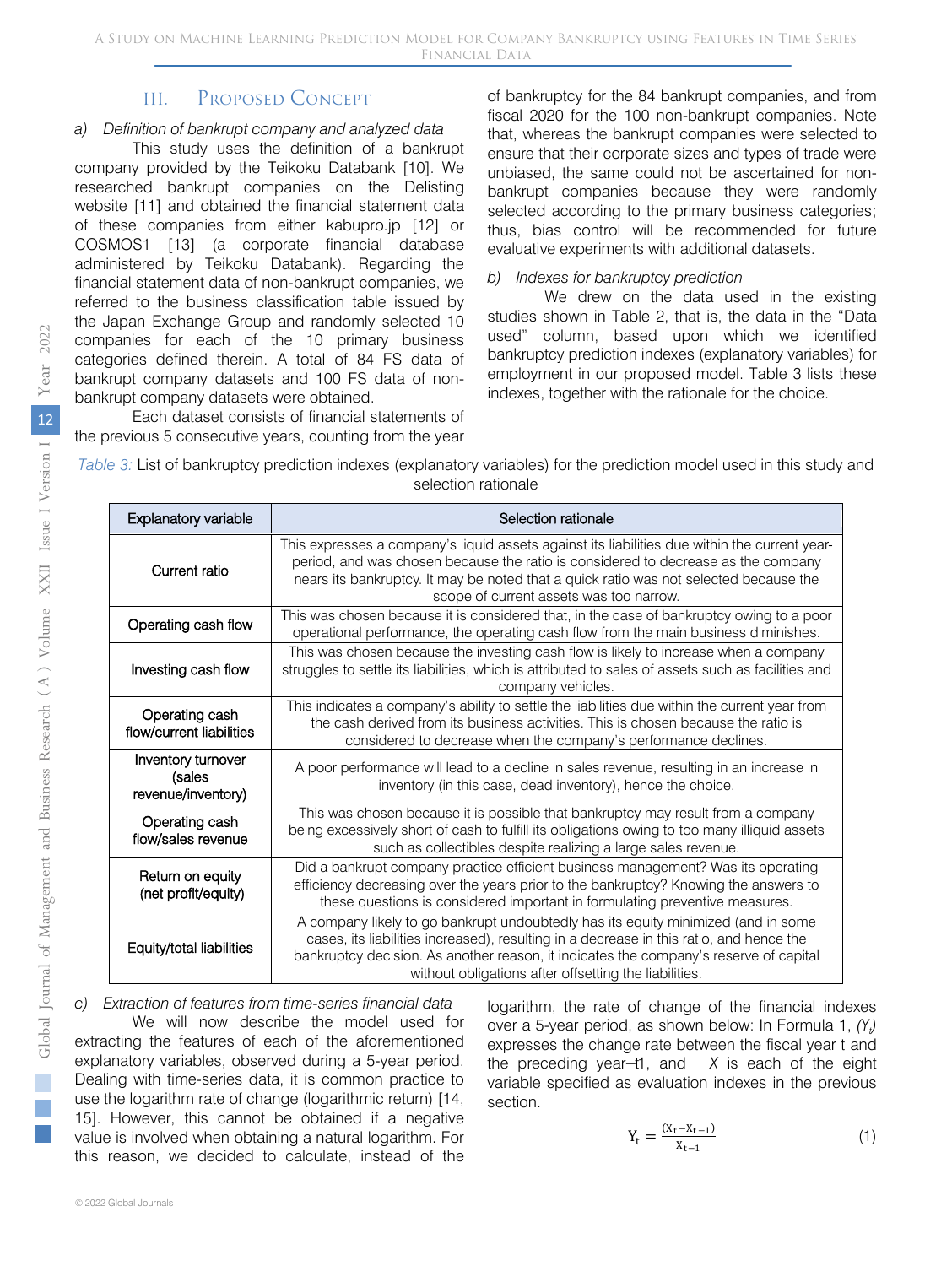We will now discuss a method used to extract the feature values from the trend during the 5-year period  $(Y_t, Y_{t-1}, ..., Y_{t-4})$ . The following five patterns  $(1)$ through ⑤) were considered using the current asset data included in Table 3, the results of which are shown in Table 4.

① Arithmetic mean of the negative value change rate: This takes as a feature value the mean value of the change rate over the 5-year period (yearequivalent mean value), as in " $(Y_{t-4} + Y_{t-3} + Y_{t-2} + Y_{t-1})$  $+Y_t$ )/5."

② Absolute minimum of negative value change rate: This takes as a feature value the absolute minimum of the negative change rates over the 5-year period, as in "min( $|Y_t|, |Y_{t-1}|, ..., |Y_{t-4}|$ )."

③ Absolute maximum of negative value change rate: This takes as a feature value the absolute maximum of the negative change rates over the 5-year period, as in "max $(|Y_t|, |Y_{t-1}|, ..., |Y_{t-4}|)$ ."

④ Sum of negative value change rate: This takes as a feature value the sum of the negative change rates over the 5-year period, as in "sum $(Y_t, Y_{t-1}, \ldots, Y_{t-4})$ ."

⑤ Year-equivalent change rate between 4 years before and the final year: This takes as a feature value the change rate in years equivalent to between the first and last years of the 5-year period, as in "( $(Y_t - Y_t)$  $_{4})/Y_{1-4})/4$ ."

The procedure is as follows: Table 4 represents one company that had articulated differences in the rates of change. Here, "③ Absolute maximum of negative value change rates" had the largest negative value in the reduction of current assets, and was thus selected as the feature value {*FV(Feature Value)*}. The formula is expressed as follows, where  $Y_t$  is obtained, as shown in (1).

$$
FV = -\max(|Yt|, |Yt-1|, ..., |Yt-4|), \{Yt, Yt-1, ..., Yt-4\} < 0
$$
 (2)

Here, *FV* was obtained for each of the eight bankruptcy prediction indices (explanatory variables), which will serve as the input data for clustering in the next section.

| Table 4: Comparison of methods used to extract feature values from the 5-year trend $(Y_t, Y_{t-1}, \ldots, Y_{t-4})$ |
|-----------------------------------------------------------------------------------------------------------------------|
| (unit: 1,000 yen)                                                                                                     |

|                                   |                       | <b>Current assets</b> |             |                |                |                |  |  |
|-----------------------------------|-----------------------|-----------------------|-------------|----------------|----------------|----------------|--|--|
|                                   |                       | Final year            | year before | 2 years before | 3 years before | 4 years before |  |  |
|                                   | Y on Y change<br>rate | 4,977,284             | 3,921,740   | 6,208,416      | 40,249,410     | 981,290        |  |  |
| $\begin{pmatrix} 1 \end{pmatrix}$ | 9.77                  | 0.27                  | $-0.37$     | $-0.85$        | 40.02          |                |  |  |
| $\circled{2}$                     | $-0.37$               |                       |             |                |                |                |  |  |
| $\bigcirc$                        | $-0.85$               |                       |             |                |                |                |  |  |
| $\circled{4}$                     | 39.07                 |                       |             |                |                |                |  |  |
| $\circledS$                       | $-0.25$               |                       |             |                |                |                |  |  |

*Note: Key to the numbers in a circle:*

① Change rate: Arithmetic mean; ② Absolute minimum of negative change rate; ③ Absolute maximum of negative change rate; ④ Sum of negative change rate; ⑤ Year-equivalent change rate between 4 years before and the final year.

#### *d) Clustering (Machine learning) model*

We take the FVs obtained for the eight previously described bankruptcy prediction indexes and create matrix data, as illustrated in Table 5, which will be

fed into the machine learning (clustering). Note that the rows are equal to the number of sample datasets, and the names of sampled companies (both bankrupt and non-bankrupt) will appear in the first column.

|  | Table 5: Clustering model |
|--|---------------------------|
|--|---------------------------|

|          | <b>Explanatory variable</b> |                    |          |                          |  |  |  |
|----------|-----------------------------|--------------------|----------|--------------------------|--|--|--|
| Company  | Current ratio               | Operatingcash flow | $\cdots$ | Equity/Total liabilities |  |  |  |
|          |                             |                    |          |                          |  |  |  |
|          |                             |                    |          |                          |  |  |  |
| $\cdots$ |                             |                    |          |                          |  |  |  |
|          |                             |                    |          |                          |  |  |  |

The data in Table 5 are the distance matrix and not the adjacency matrix. The adjacency matrix cannot be used for clustering because distance data are generated between samples (companies). For this reason, we selected a clustering method based on the distance matrix, as advanced by Otsuki [16]. According to this method, the Euclidean distance is obtained based on the principal component scores calculated until the cumulative contribution ratio surpasses 90%, forming a matrix of principal component scores. A silhouette analysis, as shown in (3), is then run on this principal component score matrix, and the number of clusters K is taken at the highest silhouette value at which clustering takes place.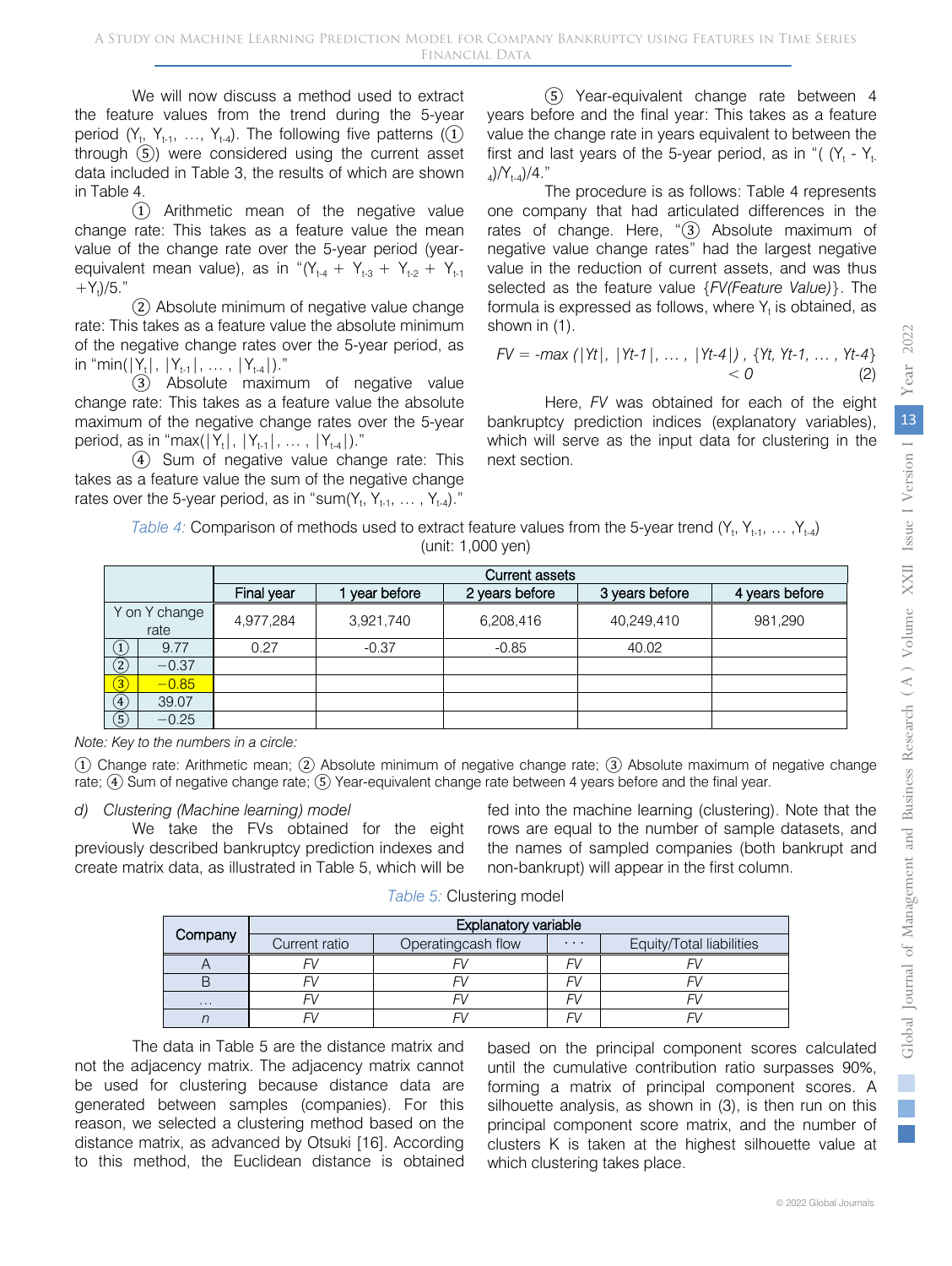$$
S_i = \frac{b_i - a_i}{\max(\mathbb{E}[a_i, b_i])} \tag{3}
$$

In  $(3)$ ,  $a_i$  is the mean distance between point (node) i and other points in the same cluster, which represents the cluster density; and  $b_i$  is the smallest mean distance between point i and points in any other cluster than that in which i is a member, representing the dissimilarity to neighboring clusters. This means that, if a cluster partition is applied at the largest mean silhouette value, clustering can be carried out under such conditions in which the clusters are the densest and the most dispersed from one another.

Finally, we describe the modeling and prediction procedures based on this clustering method.

① Modeling procedures: learning datasets (184 companies, with mixed bankruptcy statuses) > normalization > principal component analysis (PCA) > silhouette analysis to determine the number of clusters  $(K)$  > clustering with K as the predetermined number of clusters > saving the learning model.

② Prediction procedures: input the dataset (one non-bankrupt company)  $>$  normalization using the learning model  $>$  PCA using the learning model  $>$ 

predicting the cluster to which the dataset belongs with reference to the learning model. The prediction outcomes are output for each company, and thus each company will have one prediction result.

## IV. Clustering Results and **Discussions**

#### *a) Clustering results*

We applied the above clustering model to the data described in section 3.1, and as a result, four clusters were formed. Table 6 shows the member distributions. In the next section, the prediction results are discussed. Here, as in a correlation analysis, if thresholds are assumed as a "ratio of bankrupt companies  $(\%)$  > = 0.7" for a cluster with a high likelihood of bankruptcy and a "ratio of bankrupt companies (%)  $<$  = 0.3" for a low likelihood, then a non-bankrupt company is interpreted as not likely to go bankrupt if the company's input dataset belongs to Cluster 1, whereas it is likely an interpretation if the dataset falls within Cluster 3 or 4.

|  | Table 6: Member distribution resulting from the clustering |  |  |
|--|------------------------------------------------------------|--|--|

| Cluster<br>No. | No. of<br>members | <b>Bankrupt</b><br>companies | Non-bankrupt<br>companies | Ratio of bankrupt<br>companies (%) |
|----------------|-------------------|------------------------------|---------------------------|------------------------------------|
|                | 100               | 26                           | 74                        | 0.26                               |
| ◠              | 36                | 21                           | 15                        | 0.58                               |
|                |                   | 32                           |                           | 0.78                               |
|                |                   | 5                            |                           | 0.71                               |

*b) Corporate bankruptcy prediction using sample datasets*

We ran the process (2) prediction (test) using sample financial statement data for non-bankrupt

companies 1 and 2, the results of which are shown in Figures 1 and 2, respectively. As indicated by the star symbols, Company 1 (Figure 1) belonged to Cluster 1, whereas Company 2 (Figure 2) belonged to Cluster 3.



*Fig. 1:* Clustering result (non-bankrupt company 1)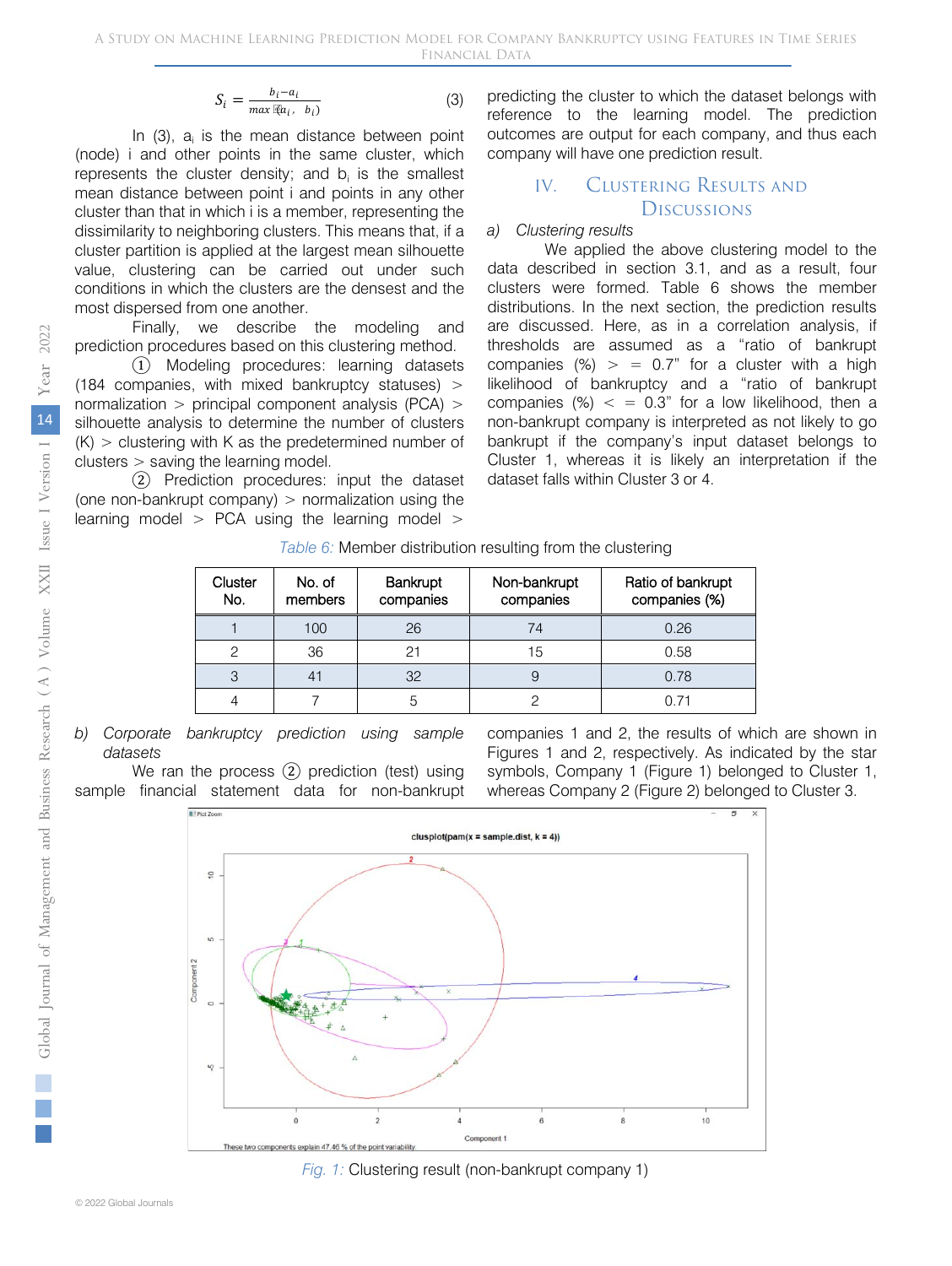

*Fig. 2:* Clustering result (non-bankrupt company 2)

The member features of Cluster 1, to which Company 1 belongs, are illustrated in Figure 3. On the horizontal axis, non-bankrupt companies are arranged toward the left, and bankrupt companies are arranged toward the right. The vertical axis represents the group mean value of the maximum change rate of the negative absolute values. Whereas the bankrupt companies in Cluster 1 are characterized by an outstanding change rate for investing cash flow (investment cash flow dmax), the ratio of bankrupt companies is the lowest of the four clusters, which leads to an interpretation that non-bankrupt company 1 has little risk of bankruptcy.



*Fig. 3:* Member features of Cluster 1

Figure 4 shows the member features of Cluster 3, where non-bankrupt Company 2 belongs. The markedly high contributing factor of the bankrupt company group in Cluster 3 is the return on equity (return on equity dmax), followed by the investing cash flow (investment cash flow dmax). Given that the ratio of bankrupt companies in this cluster is 78%, as indicated in Table 6, it is interpreted that Company 2 can be at risk of bankruptcy if its return on equity and investment in cash flow decline, suggesting the need to consider countermeasures in relation to these factors.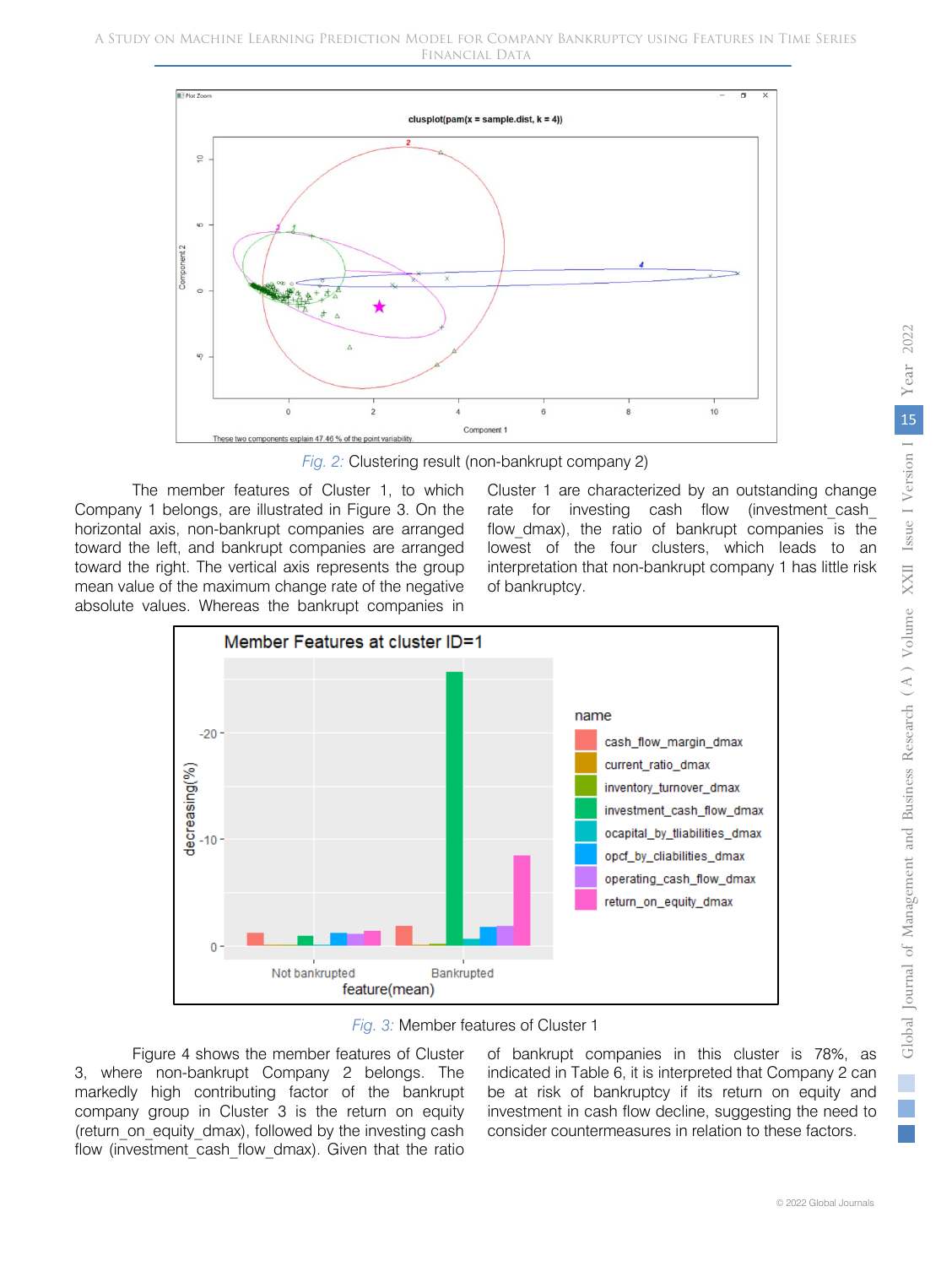

*Fig. 4:* Member features of Cluster 3

## V. Conclusion

By extracting feature values from chronologically ordered financial data used in machine learning, this study sought to develop a prediction model that not only predicts a bankruptcy during a binary judgment, but can also identify the financial variables that are likely to drive a company into bankruptcy. The evaluation test using sample data was successful in that the model clustered bankrupt companies according to the explanatory factors for their bankruptcy. Non-bankrupt companies were also grouped into clusters with the corresponding risk factors of bankruptcy. Thus, the study demonstrated that this model of cluster analysis, based on feature values taken from time-series financial statement data, is effective in predicting and identifying risks of future bankruptcy.

## **ACKNOWLEDGMENT**

This study was funded by the Japanese Ministry of Education, Culture, Sports, Science, and Technology (MEXT) through a Grant-in-Aid for Scientific Research (KAKENHI), No. 19K01843.

## References Références Referencias

- 1. SeigoTasaka. Empirical study about a bankruptcy company: It is based on the model of Beaver and Altman [in Japanese], KwanseiGakuin University NII-Electronic Library Service, pp. 71-99.
- 2. Yosuke Kono and Masahiko Murata. Discussion on the possibility of predicting corporate bankruptcy [in Japanese], Momoyama Gakuin University Gakusei Ronshu, Reissue No. 24, 2009.
- 3. Ayaka Okubo. Study on Black-in Bankruptcy Mechanism through Financial Statements focused on Cash Flow [in Japanese], Junior College of the

University of Aizu Research Dissertation Papers for Year 2010, 2010.

- 4. Masaru Ishikawa and Ngai Chung Sze. A Study of Corporate Bankruptcies Based on the Cash Flow Information [in Japanese], Toyo Gakuen University Business and Economic Review Vol. 3(1), pp. 35-58, 2012.
- 5. Ryuji Mizoguchi and Shunsuke Nakajima. Discriminant analysis of companies and bankruptcy probability estimation [in Japanese], Nanzan University Department of Information Engineering and Science 2012 Dissertations (Abstracts), 2012.
- 6. Jiang Feihong. Financial Forecast and Cash Flow Information [in Japanese], Meiji University Studies in Business Administration, No. 19, pp. 175-192, 2003.
- 7. Koji Jidaisho, Hamido Fujita, Masaki Kurematsu, and Jun Hakura. Experiment of Risk Prediction on Japanese Companies Using a Bankruptcy Risk Prediction Model [in Japanese], Iwate Prefectural University Faculty of Software and Information Science Dissertations, 2017.
- 8. Yuichi Masuyama.The Conditions for Corporate Growth in the Context of Corporate Bankruptcy Analysis [in Japanese], HikoneRonso Online Journal (Shiga University Economic Journal), No. 413, pp. 16-31, 2017.
- 9. Yasuhiro Saigo and Kazutoyo Nakano. A Basic Study on the Cash Flow Accounting Information and Valuation [in Japanese], Bulletin of Toyohashi Sozo University, No. 16, pp. 25-43, 2012.
- 10. Teikoku Databank. https://www.tdb.co.jp/tosan/ teigi.html (accessed on July 22, 2019).
- 11. Delisting website. http://delisting.info/index.html (accessed on Oct. 17, 2019).
- 12. Kabunushi Pro website. http://www.kabupro. jp/code/9963.htm (accessed on Oct. 17, 2019).

© 2022 Global Journals